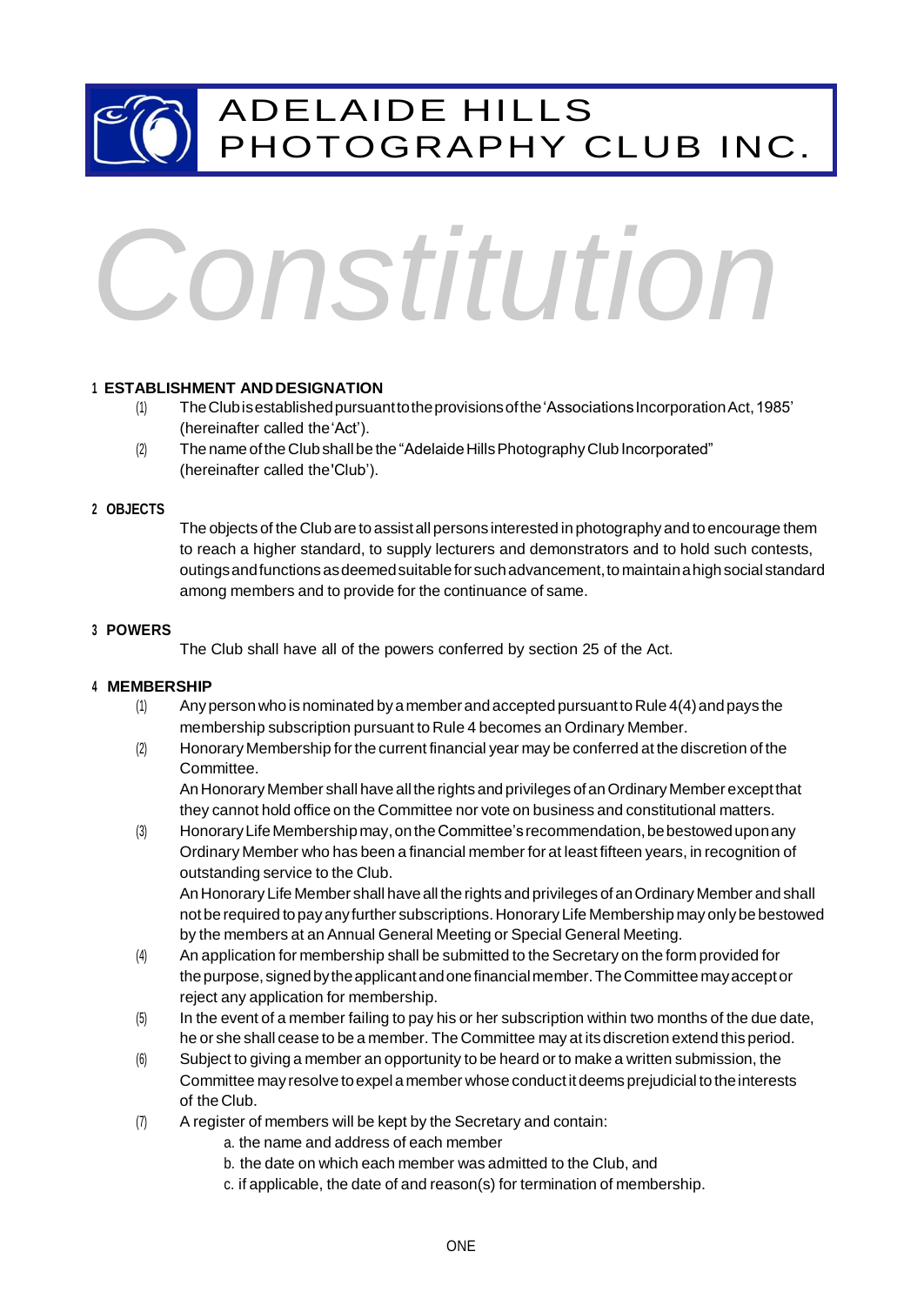# **<sup>5</sup> RESIGNATION**

A member may resign from membership of the Club by giving written notice to the Secretary or Public Officer of the Club. Any resigning member shall be liable for any outstanding subscription which may be recovered as a debt to the Club.

# **<sup>6</sup> SUBSCRIPTIONS**

- (1) The annual subscription for an Ordinary Member shall be decided at each Annual General Meeting. The subscription year shall be from 1 July to 30 June in the following year.
- (2) The annual subscription shall be payable on 1 July each year. However, the Committee shall have the power to vary the timing and manner in which the membership subscription shall be paid – including allowing for pro-rata subscriptions during the course of the year.
- (3) The Club may provide concessionary membership subscriptions to persons in specified categories – for example, persons in receipt of a government pension and full-time students. Such categories and the quantum of any discount offered will be reviewed annually and approved at the Annual General Meeting.

# **<sup>7</sup> MANAGEMENT COMMITTEE**

- (1) The affairs of the Club shall be managed and controlled by a Committee which, in addition to any powers and authorities conferred by these rules, may exercise all such powers and do all such things as are within the objects of the Club, and are not by the Act or by these rules required to be done by the Club in a general meeting.
- (2) The first Committee of the Club shall be appointed from the promoters of the Club or be comprised of such persons as hold office prior to incorporation. The first Committee shall hold office until the first Annual General Meetingafter incorporation.
- (3) The Committee has the management and control of the funds and other property of the Club.
- $(4)$  The Committee shall have the authority to interpret the meaning of these rules and any other matter relating to the affairs of the Club on which these rules are silent.
- (5) The Committee shall appointa Public Officeras required by the Act.
- (6) TheCommitteeshalldeterminetheagenda,timingandlocationofitsmeetingsandkeepmembers informed of its proceedings and decisions.
- (7) Questionsarisingatany meetingofthe Committeeshallbedecidedbya majorityof votesand,in the event of equality of votes, the Chair shall have a casting vote in addition to a deliberative vote.
- (8) The Committee shall consist of:- **President Vice President Immediate Past President Secretary Treasurer and up to four other members.**
- (9) Nominations for office shall be called for and lodged in writing at least fourteen (14) days before the Annual General Meeting. Nominations shall be on the appropriate form signed by the Nominee and one(1) financial member.
- (10) Ifatthetimeofthe Annual General Meetingnocandidateorinsufficient candidateshavebeen nominated for any office, the Chair may call for any nominations and proceed thereon as if the nominations had duly been made.
- (11) In the absence of nominations for all office bearers the Committee may at its discretion, following sixty (60) days after the Annual General Meeting, authorise combinations of these positions or rotate the duties among Committee members.
- (12) The Committee shall have the right to co-opt the assistance of any financial member or members.
- (13) With the exception of the Immediate Past President, the Committee and Auditor (if appointed) shall be elected annually as provided in Rules 9 and 10 respectively.
- (14) AnycasualvacanciesontheCommittee maybefilledbyanOrdinaryMembernominatedby the Committee.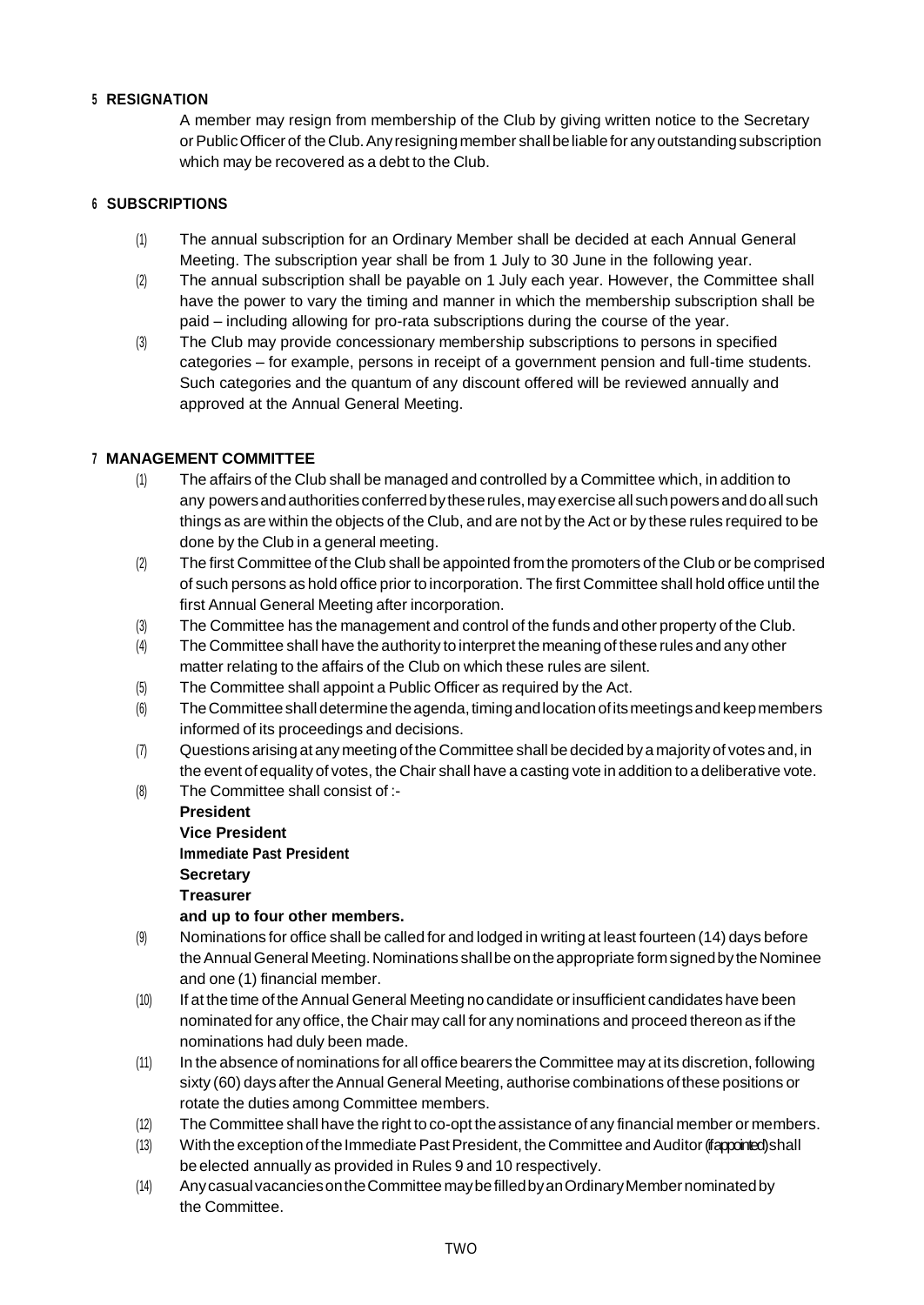- (15) Appointmentofofficers suchasProgramOrganiser,CompetitionOrganiserandLibrarianorfor any other special duty shall be made by the Committee.
- (16) APresident shall not hold office as President for more than three (3) consecutive years unless with the unanimous approval of members present at the Annual General Meeting.
- (17) TheSecretary shallnotholdofficeasSecretaryformorethanfive(5) consecutiveyearsunlesswith the unanimous approval of members present at the Annual General Meeting.
- (18) TheTreasurer shallnotholdofficeasTreasurerformorethanfive(5) consecutiveyearsunlesswith the unanimous approval of members present at the Annual General Meeting.
- (19) AnyOrdinary Member shallbeeligibleforelectiontothe Committeeifheor shehasbeenfinancial for at least six months of the year preceding the call of nominations and any member shall be eligibleforelectionasPresidentifheor shehasbeenfinancialasaforesaidandhasservedatleast one year on the Committee.
- $(20)$  If at any time nominations for any office exceed the required number and voting is required, then two (2) scrutineers shall be called for from the Chair.
- (21) Scrutineers must not be persons who have nominated for any office of the Club at the current elections.
- $(22)$  If any member of the Committee is absent without leave of the Committee for more than three  $(3)$ consecutive meetings the Committee may declare that the member has vacated office.
- (23) A Committee member may nominate an Ordinary Member to act as proxy in his or her place for up to three (3) months. The proxy shall have full voting rights.
- (24) The Committee shall meet as often as necessary for the satisfactory performance of its duties.
- (25) The Secretary shall keep or cause to be kept minutes of all proceedings at meetings and those minutes to be read at the next meeting where possible.
- (26) The Seal Holders shall be the President, Vice President and Secretary with the power to affix the seal whenever the same shall be necessary in pursuance of a resolution of the Committee.
- (27) The Secretary shall have custody of the Common Seal of the Club.
- (28) The person appointed Public Officer for the purpose of incorporation shall hold office until some other person is appointed in his or her place. If for any reason the position becomes vacant at any time the Committee shall within fourteen days appoint another person to fill the vacancy and cause notice thereof to be filed with the Office of Consumer and Business Affairs.
- (29) If for any cause the Club shall cease to function or in the event of dissolution or winding up of the Club, the funds shall be transferred to the South Australian Photographic Federation Incorporated or similar body having the same objects or, if there be no such body existing then to such charitable organisation(s) as the Committee or, if there be none, as the last President, Secretary or Treasurer shall determine. The term 'funds' in this rule shall, subject to any trusts applying to the same, include all property and assets held by or on behalf of the Club.

# **<sup>8</sup> FINANCE**

- (1) ForaccountingpurposesthefinancialyearoftheClubshallcommenceon1Julyeachyearand conclude on 30 June of the following year.
- (2) TheTreasurer shallreceiveallmoniesonbehalfoftheClubandpaysuchmoniesintoan account in the name of the Club, at a bank or Building Society nominated by the Committee. Withdrawals shall be authorised by any two (2) of the following - President, Vice President, Secretary and Treasurer.
- (3) The Treasurer shall present to the Annual General Meeting the financial statement for the financial year.
- (4) The funds of the Club shall be used to provide for the working expenses of the Club.
- (5) The Secretary shall arrange for Public Risk and Club property insurance.

# **<sup>9</sup> MEETINGS**

- (1) TheAnnualGeneralMeetingshall beheldnolaterthantheendof Septembereachyear.The Committee shall have the power to vary the meeting date in extenuating circumstances.
- (2) AttheAnnualGeneral MeetingallofficesshallbedeclaredvacantandelectionsheldforOffice Bearers for the succeeding year.
- (3) Where elections are held they shall be by secret ballot.